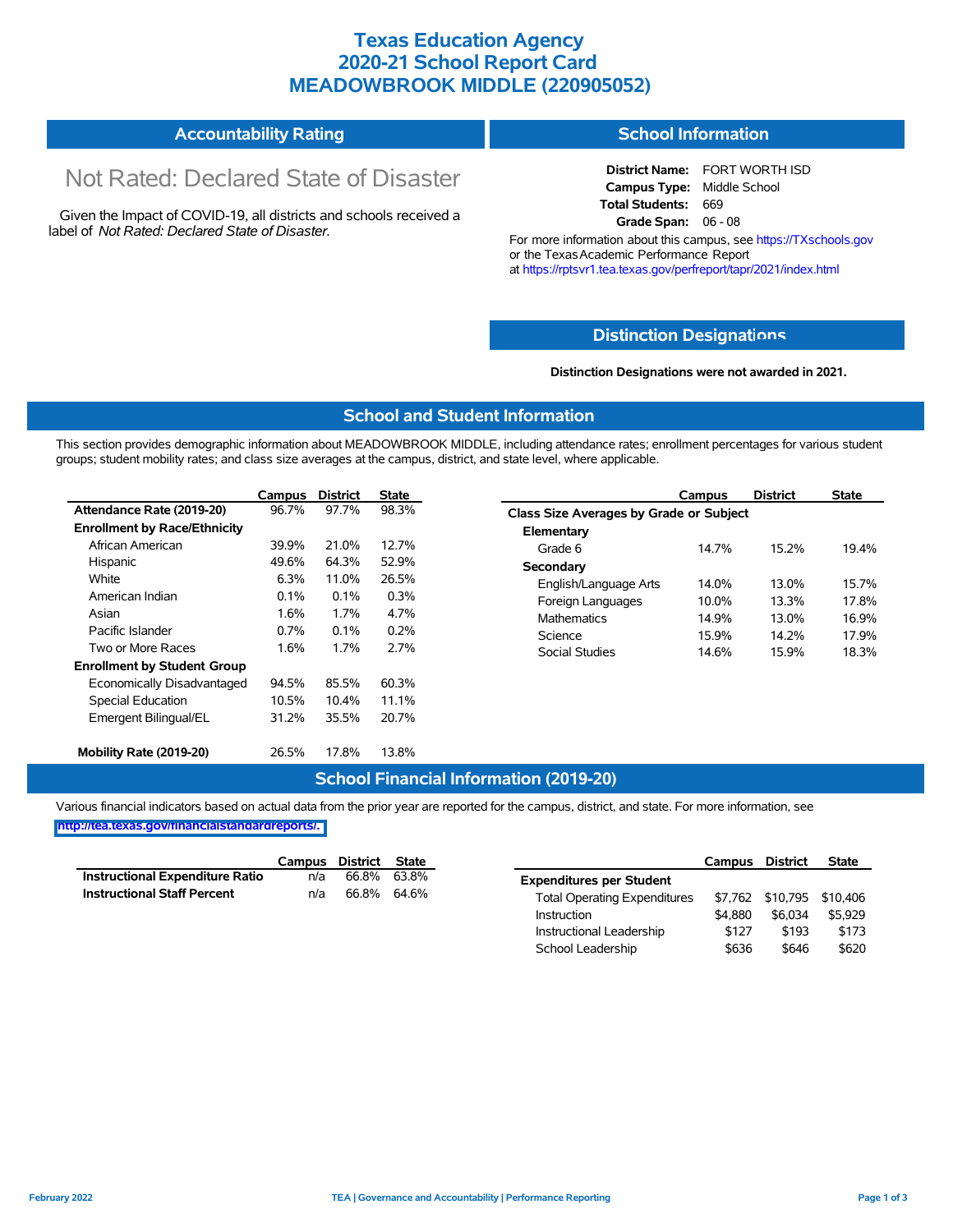## **Texas Education Agency 2020-21 School Report Card**

### **STAAR Outcomes**

This section provides STAAR performance and outcomes. **Please note that due to the cancellation of spring 2020 STAAR administration due to the COVID-19 pandemic, 2019 results are shown.**

|                                                                                |      |              |      |      |                                         |      |      |                          |        |                 | Two        |        |
|--------------------------------------------------------------------------------|------|--------------|------|------|-----------------------------------------|------|------|--------------------------|--------|-----------------|------------|--------|
|                                                                                |      |              |      |      | African                                 |      |      | American                 |        | <b>Pacific</b>  | or<br>More | Econ   |
|                                                                                |      | <b>State</b> |      |      | District Campus American Hispanic White |      |      | Indian                   | Asian  | <b>Islander</b> | Races      | Disadv |
| STAAR Performance Rates at Approaches Grade Level or Above (All Grades Tested) |      |              |      |      |                                         |      |      |                          |        |                 |            |        |
| All Subjects                                                                   | 2021 | 67%          | 50%  | 46%  | 37%                                     | 48%  | 67%  | $\ast$                   | 68%    | 62%             | 59%        | 44%    |
|                                                                                | 2019 | 78%          | 67%  | 65%  | 53%                                     | 71%  | 76%  | $\overline{\phantom{a}}$ | 96%    | 82%             | 83%        | 63%    |
| ELA/Reading                                                                    | 2021 | 68%          | 54%  | 57%  | 47%                                     | 61%  | 75%  | $\ast$                   | 89%    | 60%             | 67%        | 56%    |
|                                                                                | 2019 | 75%          | 64%  | 65%  | 56%                                     | 70%  | 73%  | $\overline{\phantom{a}}$ | 100%   | $\ast$          | 82%        | 63%    |
| <b>Mathematics</b>                                                             | 2021 | 66%          | 44%  | 37%  | 24%                                     | 42%  | 61%  | $\ast$                   | 67%    | 40%             | 45%        | 36%    |
|                                                                                | 2019 | 82%          | 70%  | 68%  | 56%                                     | 75%  | 82%  | $\overline{\phantom{a}}$ | 100%   | $\ast$          | 82%        | 66%    |
| Writing                                                                        | 2021 | 58%          | 41%  | 43%  | 43%                                     | 39%  | 54%  | $\ast$                   | $\ast$ | $\ast$          | 43%        | 39%    |
|                                                                                | 2019 | 68%          | 56%  | 60%  | 44%                                     | 73%  | 60%  | $\overline{\phantom{a}}$ | $\ast$ | $\ast$          | $\ast$     | 59%    |
| Science                                                                        | 2021 | 71%          | 53%  | 53%  | 43%                                     | 54%  | 75%  | $\overline{\phantom{a}}$ | 83%    | $\ast$          | 100%       | 51%    |
|                                                                                | 2019 | 81%          | 71%  | 71%  | 61%                                     | 75%  | 75%  | $\overline{\phantom{a}}$ | 90%    | $\ast$          | 100%       | 68%    |
| Social Studies                                                                 | 2021 | 73%          | 56%  | 35%  | 33%                                     | 32%  | 70%  | $\overline{\phantom{a}}$ | 33%    |                 | $\ast$     | 33%    |
|                                                                                | 2019 | 81%          | 71%  | 53%  | 42%                                     | 58%  | 80%  | $\overline{\phantom{a}}$ | 83%    | $\ast$          | $\ast$     | 49%    |
| STAAR Performance Rates at Meets Grade Level or Above (All Grades Tested)      |      |              |      |      |                                         |      |      |                          |        |                 |            |        |
| <b>All Subjects</b>                                                            | 2021 | 41%          | 25%  | 20%  | 16%                                     | 21%  | 33%  | $\ast$                   | 35%    | 31%             | 10%        | 20%    |
|                                                                                | 2019 | 50%          | 35%  | 32%  | 23%                                     | 36%  | 48%  | $\overline{\phantom{a}}$ | 66%    | 36%             | 43%        | 30%    |
| ELA/Reading                                                                    | 2021 | 45%          | 30%  | 30%  | 23%                                     | 32%  | 44%  | $\ast$                   | 67%    | 40%             | 8%         | 29%    |
|                                                                                | 2019 | 48%          | 35%  | 35%  | 28%                                     | 37%  | 50%  | $\overline{\phantom{a}}$ | 67%    | $\ast$          | 64%        | 33%    |
| Mathematics                                                                    | 2021 | 37%          | 19%  | 13%  | 9%                                      | 15%  | 27%  | $\ast$                   | 11%    | 20%             | 0%         | 13%    |
|                                                                                | 2019 | 52%          | 35%  | 30%  | 19%                                     | 36%  | 41%  | $\overline{\phantom{a}}$ | 67%    | $\ast$          | 36%        | 28%    |
| Writing                                                                        | 2021 | 30%          | 17%  | 15%  | 15%                                     | 15%  | 15%  | $\ast$                   | $\ast$ | $\ast$          | 14%        | 15%    |
|                                                                                | 2019 | 38%          | 27%  | 25%  | 16%                                     | 30%  | 40%  | $\overline{\phantom{a}}$ | $\ast$ | $\ast$          | $\ast$     | 23%    |
| Science                                                                        | 2021 | 44%          | 24%  | 25%  | 22%                                     | 22%  | 50%  | $\overline{\phantom{a}}$ | 50%    | $\ast$          | 40%        | 24%    |
|                                                                                | 2019 | 54%          | 38%  | 40%  | 28%                                     | 44%  | 67%  | $\overline{\phantom{a}}$ | 60%    | $\ast$          | 33%        | 38%    |
| Social Studies                                                                 | 2021 | 49%          | 32%  | 11%  | 8%                                      | 12%  | 10%  | $\overline{\phantom{a}}$ | 17%    |                 | $\ast$     | 10%    |
|                                                                                | 2019 | 55%          | 43%  | 26%  | 20%                                     | 28%  | 40%  | $\overline{\phantom{a}}$ | 67%    | $\ast$          | $\ast$     | 24%    |
| STAAR Performance Rates at Masters Grade Level (All Grades Tested)             |      |              |      |      |                                         |      |      |                          |        |                 |            |        |
| All Subjects                                                                   | 2021 | 18%          | 9%   | 5%   | 3%                                      | 6%   | 11%  | $\ast$                   | 6%     | $0\%$           | 3%         | 5%     |
|                                                                                | 2019 | 24%          | 14%  | 10%  | 6%                                      | 10%  | 21%  | $\overline{\phantom{a}}$ | 38%    | $0\%$           | 20%        | 9%     |
| ELA/Reading                                                                    | 2021 | 18%          | 10%  | 10%  | 7%                                      | 12%  | 22%  | $\ast$                   | 11%    | 0%              | 8%         | 10%    |
|                                                                                | 2019 | 21%          | 12%  | 10%  | 7%                                      | 9%   | 23%  | $\overline{\phantom{a}}$ | 40%    | $\ast$          | 36%        | 9%     |
| <b>Mathematics</b>                                                             | 2021 | 18%          | 7%   | 3%   | $1\%$                                   | 3%   | 9%   | $\ast$                   | 0%     | 0%              | 0%         | 2%     |
|                                                                                | 2019 | 26%          | 15%  | 8%   | 3%                                      | 11%  | 14%  | $\overline{\phantom{a}}$ | 33%    | $\ast$          | 9%         | 8%     |
| Writing                                                                        | 2021 | 9%           | 4%   | 0%   | $0\%$                                   | 0%   | 0%   | $\ast$                   | $\ast$ | $\ast$          | 0%         | $0\%$  |
|                                                                                | 2019 | 14%          | 8%   | 6%   | 4%                                      | 4%   | 40%  | $\overline{a}$           | $\ast$ | $\ast$          | $\ast$     | 7%     |
| Science                                                                        | 2021 | 20%          | 7%   | 6%   | 6%                                      | 6%   | 6%   | $\overline{\phantom{a}}$ | 17%    | $\ast$          | 0%         | 6%     |
|                                                                                | 2019 | 25%          | 13%  | 12%  | 7%                                      | 12%  | 33%  |                          | 30%    | $\ast$          | 17%        | 9%     |
| Social Studies                                                                 | 2021 | 29%          | 14%  | 2%   | $1\%$                                   | 2%   | 0%   |                          | 0%     |                 | $\ast$     | 1%     |
|                                                                                | 2019 | 33%          | 21%  | 14%  | 10%                                     | 16%  | 10%  |                          | 50%    | $\ast$          | $\ast$     | 12%    |
| <b>STAAR Assessment Participation (All Grades Tested)</b>                      |      |              |      |      |                                         |      |      |                          |        |                 |            |        |
| All Subjects                                                                   | 2021 | 88%          | 94%  | 95%  | 94%                                     | 95%  | 94%  | $\ast$                   | 100%   | 93%             | 96%        | 95%    |
|                                                                                | 2019 | 99%          | 99%  | 97%  | 98%                                     | 97%  | 97%  |                          | 93%    | 100%            | 93%        | 97%    |
| ELA/Reading                                                                    | 2021 | 89%          | 94%  | 98%  | 96%                                     | 98%  | 97%  | $\ast$                   | 100%   | 100%            | 100%       | 98%    |
|                                                                                | 2019 | 99%          | 100% | 100% | 100%                                    | 100% | 100% |                          | 100%   | $\ast$          | 100%       | 100%   |
| Mathematics                                                                    | 2021 | 88%          | 95%  | 96%  | 94%                                     | 97%  | 97%  | $\ast$                   | 100%   | 100%            | 93%        | 96%    |
|                                                                                | 2019 | 100%         | 100% | 100% | 100%                                    | 100% | 100% | $\overline{\phantom{a}}$ | 100%   | $\ast$          | 100%       | 100%   |

- Indicates there are no students in the group.<br>\* Indicates results are masked due to small numbers to protect student confidentiality.<br>n/a Indicates data reporting is not applicable for this group.